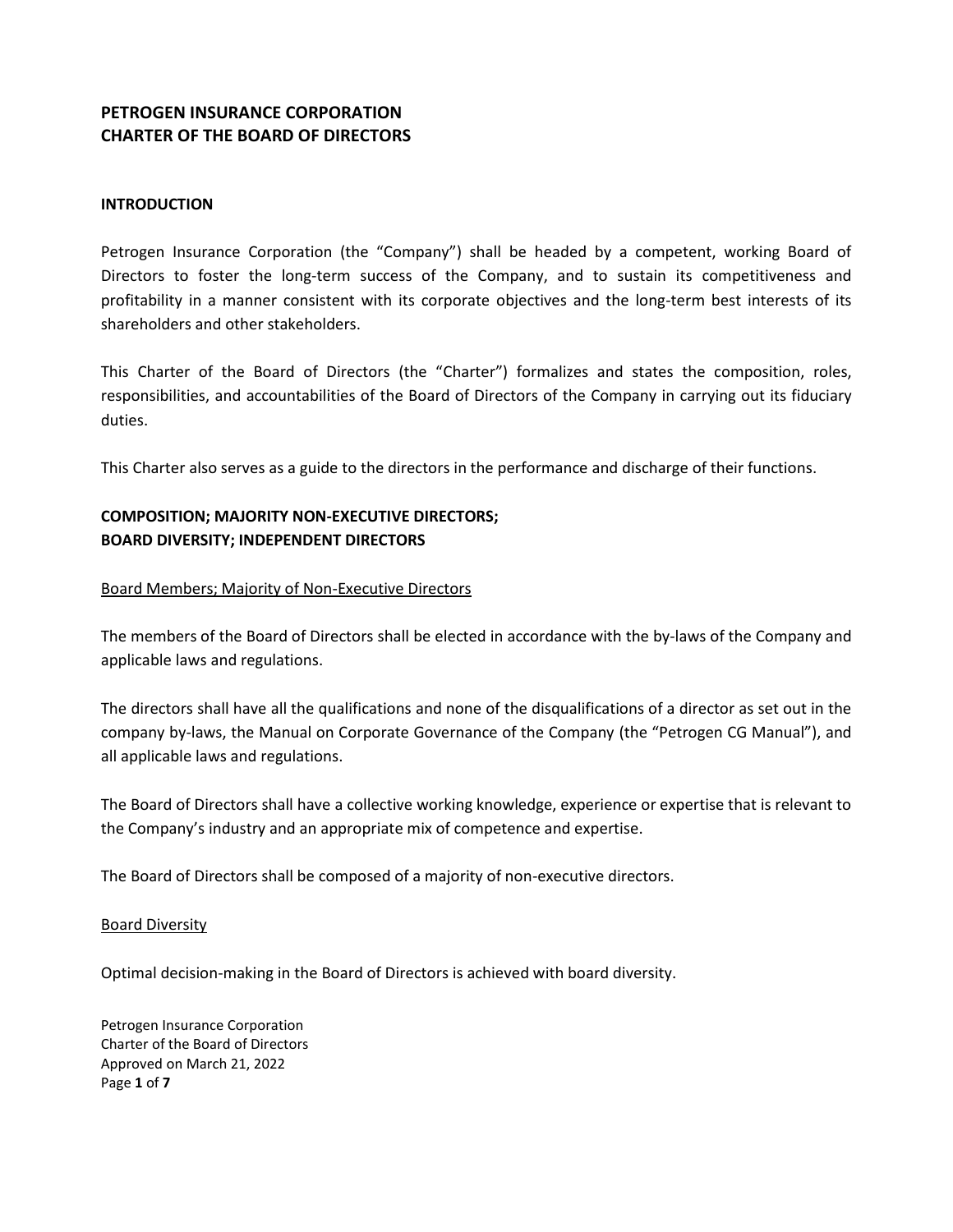Differences in age, skills, industry experience, background, gender, competence and knowledge, and other distinctions between and among directors will be considered and balanced in determining optimum board composition.

The Board of Directors of the Company will include and make effective use of the above differences.

### Independent Directors; Lead Independent Director

An "Independent Director" is a person who, apart from his fees and shareholdings, has no business or relationship with the Company, which could, or could reasonably be perceived to, materially interfere with the exercise of his independent judgment in carrying out his responsibilities as a director.

The Company shall endeavor to have at least twenty percent (20%) Independent Directors or such number as applicable law or regulation may require.

The Board of Directors shall additionally designate a lead director from the Independent Directors who shall discharge the functions of a lead independent director as provided in the Petrogen CG Manual and all applicable laws and regulations.

The Board of Directors shall ensure that its Independent Directors possess all the qualifications and none of the disqualifications of Independent Directors to hold the position at the time of their election and/or reelection as Independent Directors, as provided in the company by-laws, Petrogen CG Manual, and all applicable laws and regulations.

### **CHAIRPERSON**

The Board of Directors shall be headed by a competent and qualified Chairperson.

The Corporation shall endeavor to have the positions of Chairperson of the Board of Directors and the Chief Executive Officer held by separate individuals and each shall have clearly defined responsibilities and accountabilities.

### **DUTIES AND RESPONSIBILITIES**

### Board of Directors

Petrogen Insurance Corporation Charter of the Board of Directors Approved on March 21, 2022 Page **2** of **7**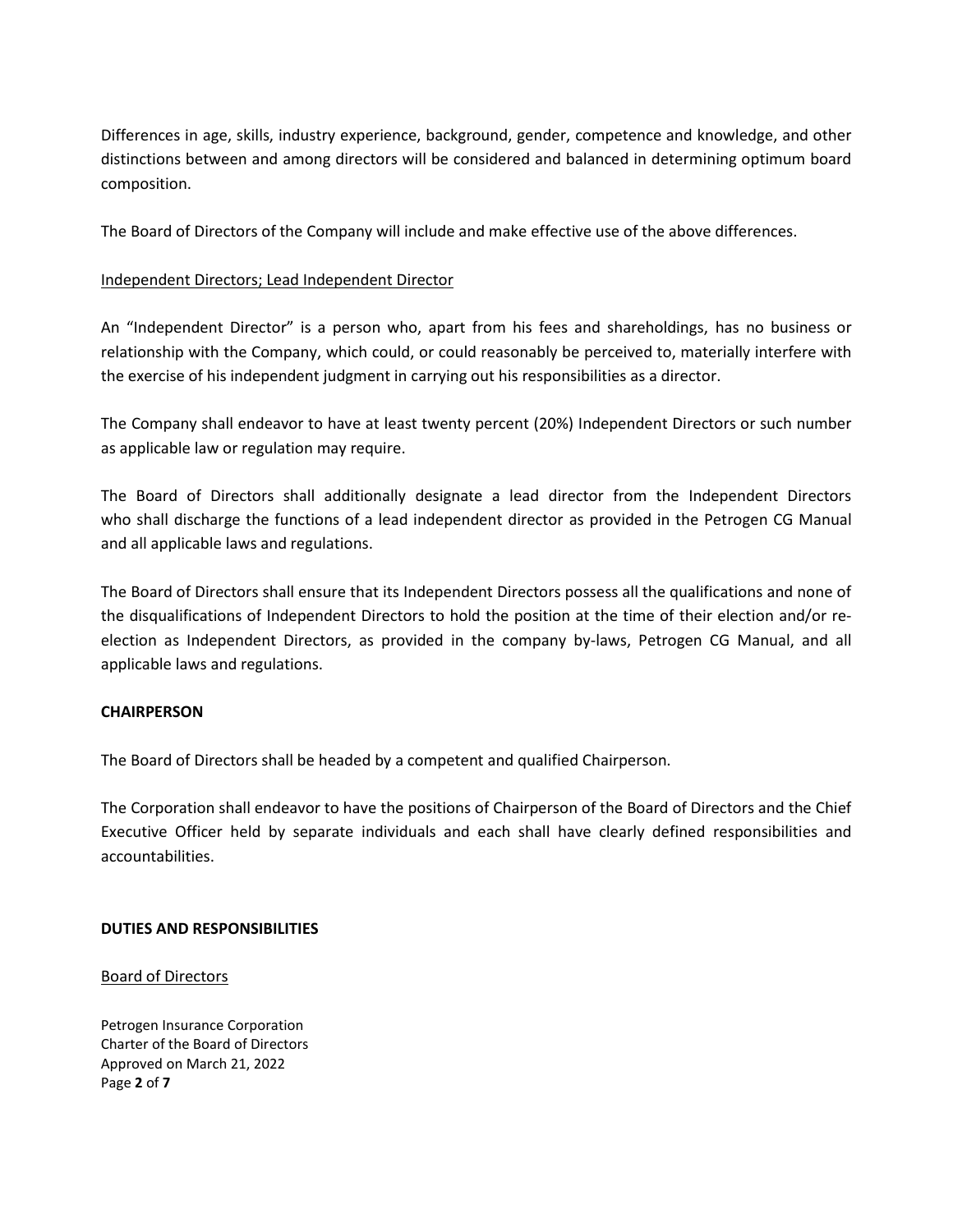The Board of Directors shall oversee the development of and approve the Company's business objectives and strategy, and monitor their implementation, in order to sustain the Company's long-term viability and strength. It is responsible for formulating the Company's vision, mission, strategic objectives, policies, and procedures that shall guide its activities, including the means to effectively monitor Management's performance.

The Board of Directors shall discharge its functions and perform its responsibilities as set out in the company by-laws, the Petrogen CG Manual, and all applicable laws and regulations, with utmost honesty and integrity.

### **Directors**

A director's office is one of trust and confidence. A director shall act in a manner characterized by transparency, accountability and fairness, and in the best interest of the Company and all its shareholders. He shall exercise leadership, prudence and integrity in directing the Company towards sustained progress.

Members of the Board of Directors are duty-bound to apply high ethical standards taking into account the interests of all stakeholders.

To show his full commitment, a director shall devote the time and attention necessary to properly and effectively perform his duties and responsibilities, including sufficient time to be familiar with the Company's business.

Each director shall discharge his functions and perform his responsibilities as set out in the company bylaws, the Petrogen CG Manual, and all applicable laws and regulations.

### Chairperson

The roles and responsibilities of the Chairperson include, among others, the following:

- a. ensures that the meetings of the Board of Directors are held in accordance with the by-laws or as the Chairperson may deem necessary;
- b. supervises the preparation of the agenda of the meeting in coordination with the Corporate Secretary, taking into consideration the suggestions of Management and the directors, and makes certain that the meeting agenda focuses on strategic matters, including the overall risk

Petrogen Insurance Corporation Charter of the Board of Directors Approved on March 21, 2022 Page **3** of **7**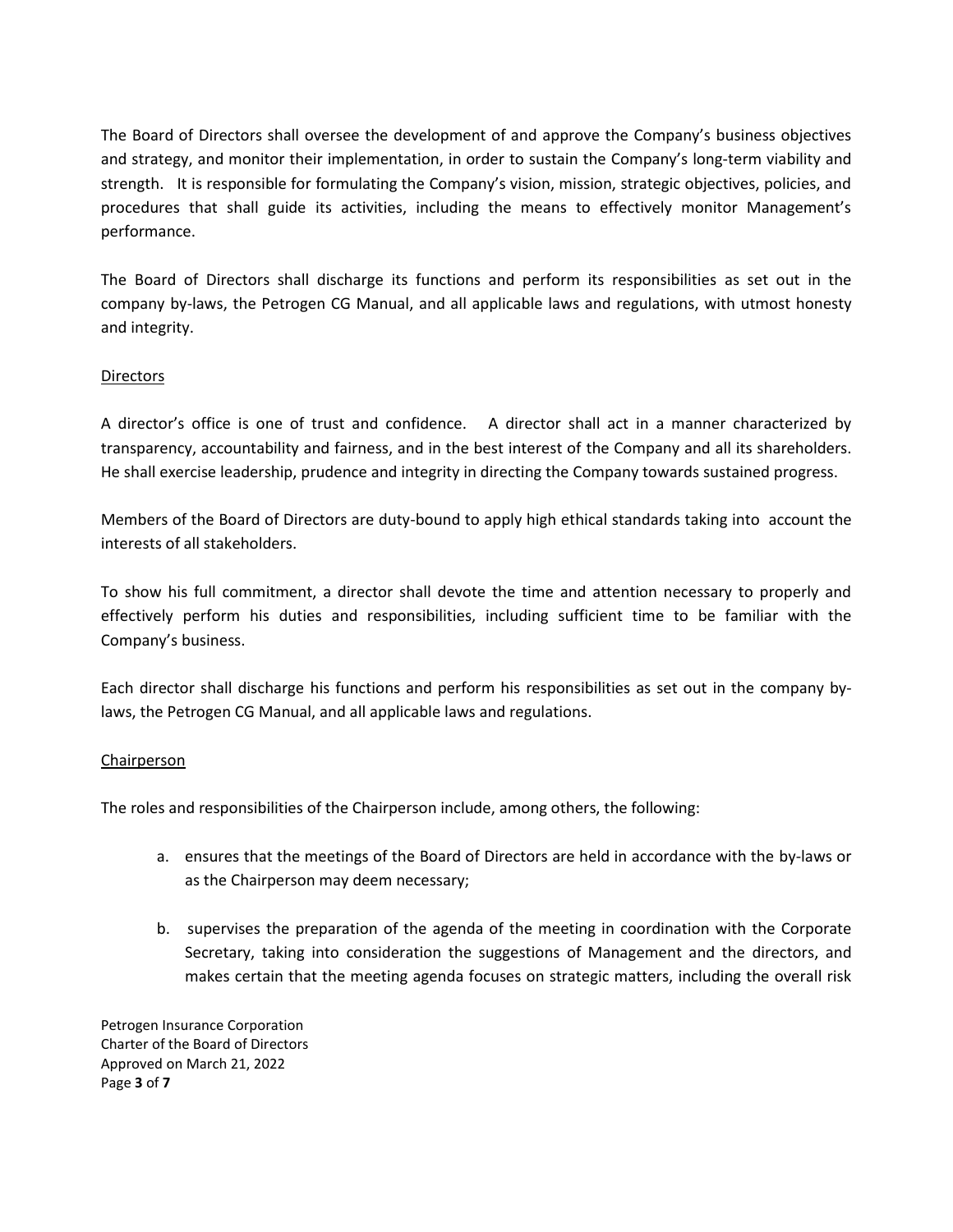appetite of the Company, considering the developments in the business and regulatory environments, key governance concerns, and contentious issues that will significantly affect operations;

- c. guarantees that the Board of Directors receives accurate, timely, relevant, insightful, concise, and clear information to enable it to make sound decisions;
- d. facilitates discussions on key issues by fostering an environment conducive for constructive debate and leveraging on the skills and expertise of individual directors;
- e. ensures that the Board of Directors sufficiently challenges and inquires on reports submitted and representations made by Management;
- f. assures the availability of proper orientation for first-time directors and continuing training opportunities for all directors;
- g. makes sure that performance of the Board of Directors is evaluated at least once a year and discussed/followed up on;
- h. maintains qualitative and timely lines of communication and information between the Board of Directors and Management; and
- i. exercises such other powers and performs such other duties and functions as the Board of Directors may, from time to time, assign.

### The Chief Executive Officer

The Chief Executive Officer shall be responsible for the general supervision, administration and management of the business of the Corporation. He shall likewise have the power and duty to establish general administrative and operating policies, and initiate and develop programs for management training and development, as well as executive compensation plans. In addition, he has the following roles and responsibilities, among others:

- a. determines the Company's strategic direction and formulates and implements its strategic plan on the direction of the business;
- b. communicates and implements the Company's vision, mission, values, and overall strategy and promotes any organization or stakeholder change in relation to the same;

Petrogen Insurance Corporation Charter of the Board of Directors Approved on March 21, 2022 Page **4** of **7**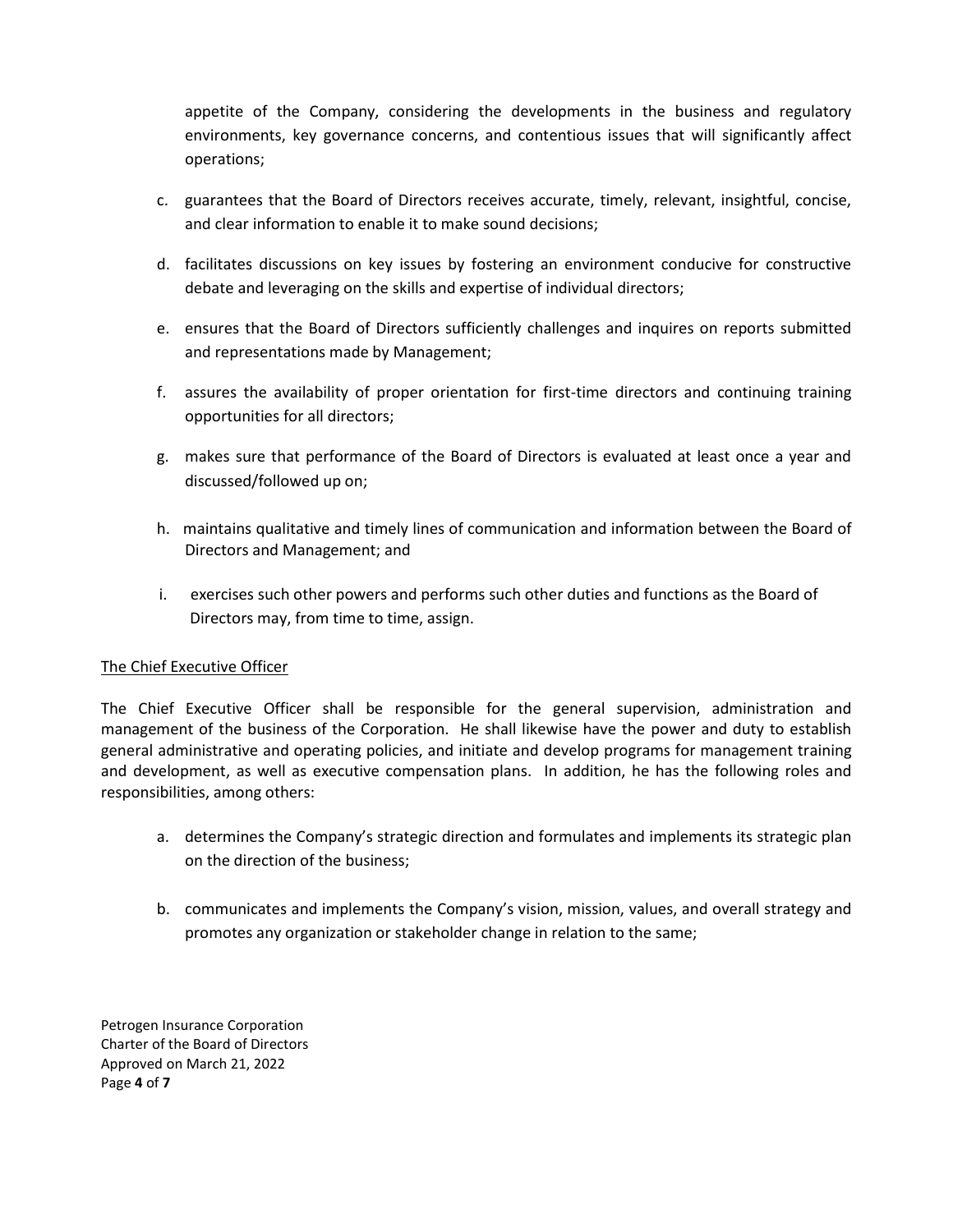- c. oversees the operations of the Company and manages human and financial resources in accordance with the strategic plan;
- d. has a good working knowledge of the Company's industry and market and keeps up-to-date with its core business purpose;
- e. directs, evaluates and guides the work of the key officers of the Company;
- f. manages the Company's resources prudently and ensures a proper balance of the same;
- g. provides the Board of Directors with timely information and interfaces between the Board of Directors and the employees;
- h. builds the corporate culture and motivates the employees of the Company;
- i. serves as the link between internal operations and external stakeholders; and
- j. exercises such other powers and perform such other duties and functions as the Board of Directors may, from time to time, assign.

#### **MEETINGS**

The directors shall attend and actively participate in all meetings of the Board of Directors, the board committees, and shareholders in person or through tele-/video-conferencing conducted in accordance with applicable rules and regulations, except when justifiable causes, such as illness, death in the immediate family and serious accidents, prevent them from doing so. In board and committee meetings, the director shall review meeting materials and, if called for, ask the necessary questions or seek clarifications and explanations.

The presence of a majority of the directors shall constitute a quorum for the transaction of business at any meeting of the Board of Directors.

The regular meetings of the Board of Directors shall be held at such times as may be fixed by resolution of the Board of Directors.

Petrogen Insurance Corporation Charter of the Board of Directors Approved on March 21, 2022 Page **5** of **7**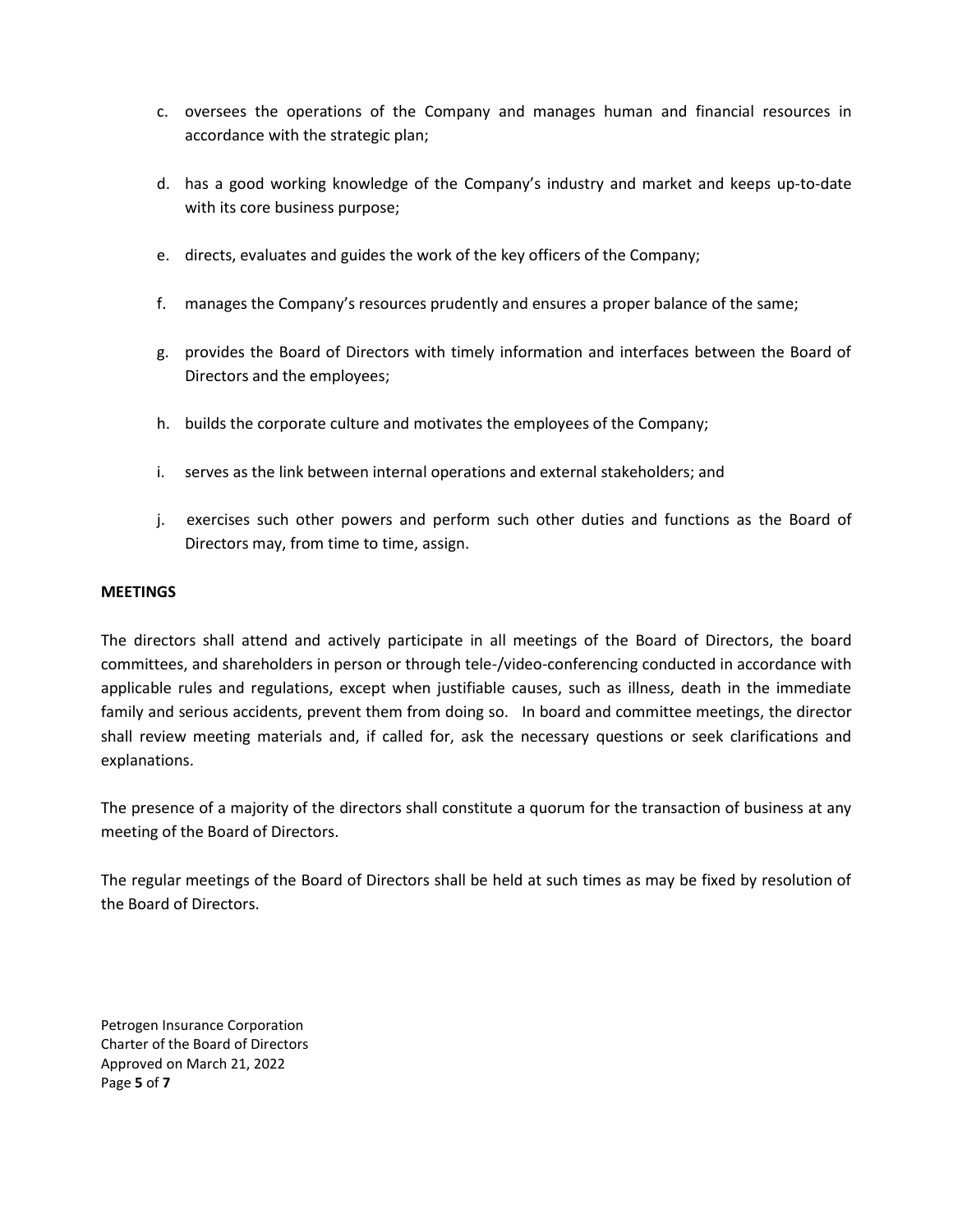A special meeting of the Board of Directors shall be called by the Chairman, the President, or by the Secretary at the request of any two (2) directors. The notice of a special meeting shall be given at least one week before the meeting date.

### Independent Directors

Independent Directors shall always attend board meetings. The absence of Independent Directors in board meetings shall not affect the quorum requirement, unless otherwise provided in the by-laws and applicable laws, rules, and regulations. However, the Board of Directors may, to promote transparency, require the presence of at least one Independent Director in all its meetings.

### Non-Executive Directors

The non-executive directors shall endeavor to have separate periodic meetings with the external auditor and heads of the internal audit, compliance, and risk functions without any executive directors present to ensure that proper checks and balances are in place within the Company.

The meetings shall be chaired by the Lead Independent Director.

### **ASSESSMENT**

The Board of Directors shall conduct an annual self-assessment of its performance, including the performance of the Chairperson, the individual members, and the Board Committees. Every three (3) years, the assessment may be supported by an external facilitator.

The self-assessment system of the Board of Directors shall provide, at the minimum, criteria and processes to determine the performance of the Board of Directors, the individual directors, and the Board Committees and shall allow for a feedback mechanism from the shareholders.

### **TRAINING**

The Board of Directors, together with the key officers, the Compliance Officer and such other officers of the Company as the IC may require, shall attend an annual continuing training on corporate governance (or as often as may be legally required), which shall include courses on the developments in the business and regulatory environments, including emerging risks relevant to the Company.

Petrogen Insurance Corporation Charter of the Board of Directors Approved on March 21, 2022 Page **6** of **7**